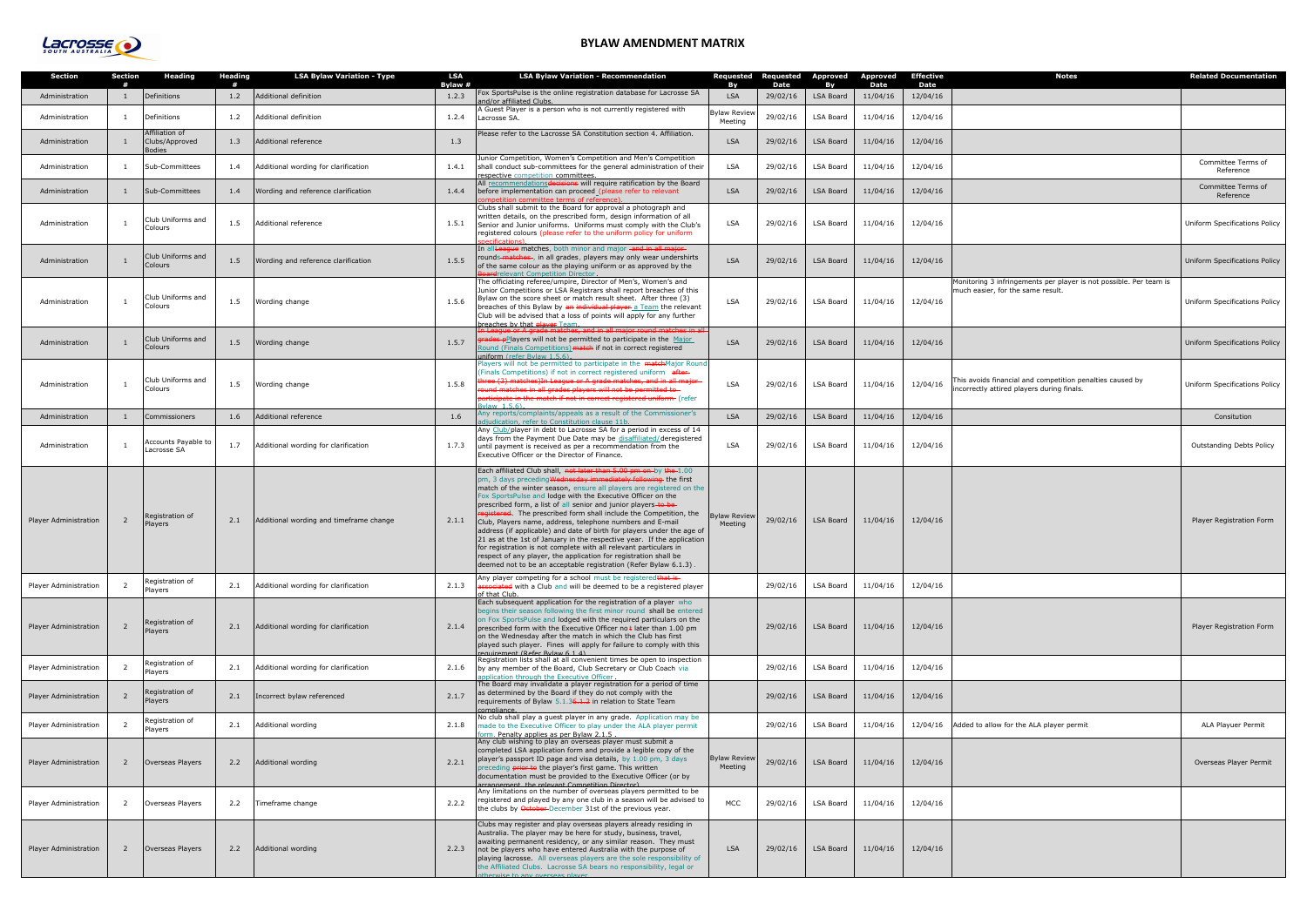| Player Administration        | $\overline{2}$ | Overseas Players                                            | 2.2 | Additional wording                             | 2.2.4  | For the purpose of this Bylaw, an overseas player shall be one who<br>first played lacrosse in a country other than Australia, who will<br>attain the age of 18 in the relevant year, and who is in Australia on<br>a temporary visa. Players from countries not competing in the<br>same division as Australia or higher at the previous Senior World<br>Championships will not be considered as overseas players for the<br>urnose of this Bylaw                                                                                                                                                                                                                                                                                                                                                                                                                                                                                                                                                                                                                                                                                                                                                                                                  | <b>Bylaw Review</b><br>Meeting | 29/02/16 | LSA Board                                  | 11/04/16 | 12/04/16 |                                                                              |                                              |
|------------------------------|----------------|-------------------------------------------------------------|-----|------------------------------------------------|--------|-----------------------------------------------------------------------------------------------------------------------------------------------------------------------------------------------------------------------------------------------------------------------------------------------------------------------------------------------------------------------------------------------------------------------------------------------------------------------------------------------------------------------------------------------------------------------------------------------------------------------------------------------------------------------------------------------------------------------------------------------------------------------------------------------------------------------------------------------------------------------------------------------------------------------------------------------------------------------------------------------------------------------------------------------------------------------------------------------------------------------------------------------------------------------------------------------------------------------------------------------------|--------------------------------|----------|--------------------------------------------|----------|----------|------------------------------------------------------------------------------|----------------------------------------------|
| Player Administration        | $\overline{2}$ | Overseas Players                                            | 2.2 | Additional wording and changes made to players | 2.2.5  | Addendum - Under the above bylaw Clubs are advised that in 201 5<br>20173 the limitations on overseas players apply to all Senior Men's<br>and Women's State League-participation only, and are as follows:-<br>Premiership ladder teams 1 - 4 (inc) 2015-2017, 2 OS players<br>Premiership ladder teams 5 - 10 (inc) 2015-2017, 3 OS players<br>remiership ladder teams 1 - 2 (inc) 2014 - 1 OS player-<br>emiership ladder teams 3 - 5 (inc) 2014 - 2 OS players -<br>emiership ladder teams 6 - 8 (inc) 2014 - 3 OS players.<br>remiership team 2014 - 1 OS player-<br>ther finals participants 2014 - 2 OS players -<br>All other teams - 3 OS players. -<br>RATIFIED BY LSA BOARD 22/7/2012 NEXT REVIEW SEP/OCT 2013                                                                                                                                                                                                                                                                                                                                                                                                                                                                                                                           | <b>MCC</b>                     | 29/02/16 | LSA Board                                  | 11/04/16 | 12/04/16 |                                                                              |                                              |
| Player Administration        | 2              | Transfer of Players                                         | 2.3 | Number of years changed                        | 2.3.2  | A player previously registered and having played with a Club in the<br>previous $35$ years shall require a financial clearance from that Club<br>before playing for another Club. The application for transfer shall<br>be lodged with the Executive Officer on the prescribed form<br>accompanied by a \$20 transfer processing fee payable to Lacrosse                                                                                                                                                                                                                                                                                                                                                                                                                                                                                                                                                                                                                                                                                                                                                                                                                                                                                            | <b>Bylaw Review</b><br>Meeting | 29/02/16 | LSA Board                                  | 11/04/16 | 12/04/16 | From date of last match:<br>3 years for financial<br>2 years for non playing | Interclub Clearnace Form<br>Player Loan Form |
| <b>Player Administration</b> | $\overline{2}$ | Transfer of Players                                         | 2.3 | Additional wording                             | 2.3.3  | Any transfer by a senior player to a Club whose most senior team<br>finished higher on the previous end of season premiership table<br>than the player's current Club, or who had been on loan to the<br>respective Club within the subsequent twelve months will require<br>the approval of the Lacrosse SA Commissioners and Executive<br>Officer. Accordingly, all these requests will require the reasons for<br>transfer attached to the request. The Commissioners and the<br>Executive Officer are to review all these transfer requests and<br>consider the overall benefit for lacrosse in SA and in particular the<br>needs of both Clubs and the players. From the receipt the<br>Commissioners should reply in 14 days to the Executive Officer<br>during which time the Executive Officer is to provide his/her<br>adjudication. Should both clubs involved in the player transfer<br>process agree to a player's transfer, the transfer request will be                                                                                                                                                                                                                                                                               | <b>Bylaw Review</b><br>Meeting | 29/02/16 | LSA Board                                  | 11/04/16 | 12/04/16 |                                                                              |                                              |
| Player Administration        | $\overline{2}$ | Transfer of Players                                         | 2.3 | Wording change                                 | 2.3.6  | The clearing Club will be entitled to claim a recompense fee if the<br>player is indebted to the Club- from the transferee Club. of up to-<br>\$50 per year for each year that the player has played 8 or more-<br>ames for the clearing Club. The only exceptions where this fee<br>nay not be claimed are if:<br>the player is attending a tertiary institution and is applying to play<br>for a Club of that tertiary institution.<br>the player has attained the age of 26 as at the date of transfer-                                                                                                                                                                                                                                                                                                                                                                                                                                                                                                                                                                                                                                                                                                                                          | <b>Bylaw Review</b><br>Meeting | 29/02/16 | LSA Board                                  | 11/04/16 | 12/04/16 |                                                                              |                                              |
| <b>Player Administration</b> | $\overline{2}$ | Transfer of Players                                         | 2.3 | Dot point 2 - Removed                          | 2.3.7  | • Whether or not the Club is seeking a recompense fee as per-<br>Bylaw 2.3.6. If so, the amount of the fee (and required payment-<br>rangements) must be stated, supported by particulars of the-<br>Hevant years when the player played for the Club. The onus is on<br>the clearing Club to provide this information if it is seeking a<br>ecompense fee. In any dispute the Association records will be                                                                                                                                                                                                                                                                                                                                                                                                                                                                                                                                                                                                                                                                                                                                                                                                                                          | <b>Bylaw Review</b><br>Meeting | 29/02/16 | LSA Board                                  | 11/04/16 | 12/04/16 |                                                                              |                                              |
| Player Administration        | 2              | Transfer of Players                                         | 2.3 | Timeframe change                               | 2.3.8  | Failure to notify the Executive Officer within fourteen (14) days will<br>result in a fine of \$50.00 being payable by the offending Club. If<br>the Club fails to notify the Executive Officer within twenty-<br>ightfourteen (28-14) days of receipt of the application, the player<br>shall be deemed not to be financially indebted to the Club and the<br>Club shall be deemed not to be seeking a recompense fee (Refer<br>Rvlaw 6 1 5                                                                                                                                                                                                                                                                                                                                                                                                                                                                                                                                                                                                                                                                                                                                                                                                        | <b>Bylaw Review</b><br>Meeting | 29/02/16 | LSA Board                                  | 11/04/16 | 12/04/16 |                                                                              |                                              |
| Player Administration        | <sup>2</sup>   | Transfer of Players                                         | 2.3 | Additional bylaw                               | 2.3.15 | Failure to respond to deadlines pertaining to a transfer application<br>or a response thereof from the transferring club may result in the                                                                                                                                                                                                                                                                                                                                                                                                                                                                                                                                                                                                                                                                                                                                                                                                                                                                                                                                                                                                                                                                                                          | <b>Bylaw Review</b><br>Meeting | 29/02/16 | <b>LSA Board</b>                           | 11/04/16 | 12/04/16 |                                                                              |                                              |
| Player Administration        | 2              | Loan Players                                                | 2.5 | Additional bylaw information                   | 2.5.1  | transfer application being approved by the Executive Officer.<br>An application for Transfer is not required when a Club (Loaner<br>Club), not participating in a senior grade competition, loans a<br>player to another Club (Loanee Club) competing in that same grade<br>competition. A Lacrosse SA Loan Agreement form must be<br>completed and signed by the player, an Executive Officer of both<br>the Loanee and the Loaner Clubs and the Executive Officer of<br>Lacrosse SA prior to loan participation.<br>• For a Club not participating in the Women's State League<br>competition a Lacrosse SA Loan Agreement to a club participating<br>in senior grade competitions will only be considered for application<br>to the transfer of local (not international) aged appropriate players<br>(not juniors).<br>. All loans are to be reviewed annually and are for a maximum of<br>three consecutive years. Loan clubs can apply to the Executive<br>Officer Lacrosse SA for an exemption to the timeframe.<br>• Clubs can apply for an exemption to the Lacrosse SA Executive<br>Officer with supporting statements outlining the benefits to the<br>competition.<br>• Note: Application for an exemption does not guarantee approval. | <b>WCC</b>                     | 2/02/16  | LSA Board                                  | Feb-16   | 29/02/16 |                                                                              |                                              |
| Player Administration        |                | Loan Players                                                |     | 2.5 Additional wording                         |        | All loan agreements are for a maximum period of 3 years, including t                                                                                                                                                                                                                                                                                                                                                                                                                                                                                                                                                                                                                                                                                                                                                                                                                                                                                                                                                                                                                                                                                                                                                                                | <b>LSA</b>                     |          | 29/02/16   LSA Board   11/04/16   12/04/16 |          |          |                                                                              |                                              |
| Player Administration        | 2              | Eligibility for Minor<br>Matches:<br>Round<br>Senior Grades | 2.6 | Additional bylaw information                   |        | • A player may only play one senior game in any one round of match                                                                                                                                                                                                                                                                                                                                                                                                                                                                                                                                                                                                                                                                                                                                                                                                                                                                                                                                                                                                                                                                                                                                                                                  | LSA                            | 29/02/16 | LSA Board                                  | 11/04/16 | 12/04/16 |                                                                              |                                              |
| Player Administration        | $\overline{2}$ | Eligibility for Minor<br>Matches:<br>Round<br>Senior Grades | 2.6 | Dot point 3 - Additional reference             |        | • Any player competing in the Senior Competition must not be<br>under the age of 15 years in the respective year (refer Bylaw<br>$3.4.13$ .                                                                                                                                                                                                                                                                                                                                                                                                                                                                                                                                                                                                                                                                                                                                                                                                                                                                                                                                                                                                                                                                                                         | <b>LSA</b>                     | 29/02/16 | LSA Board                                  | 11/04/16 | 12/04/16 |                                                                              |                                              |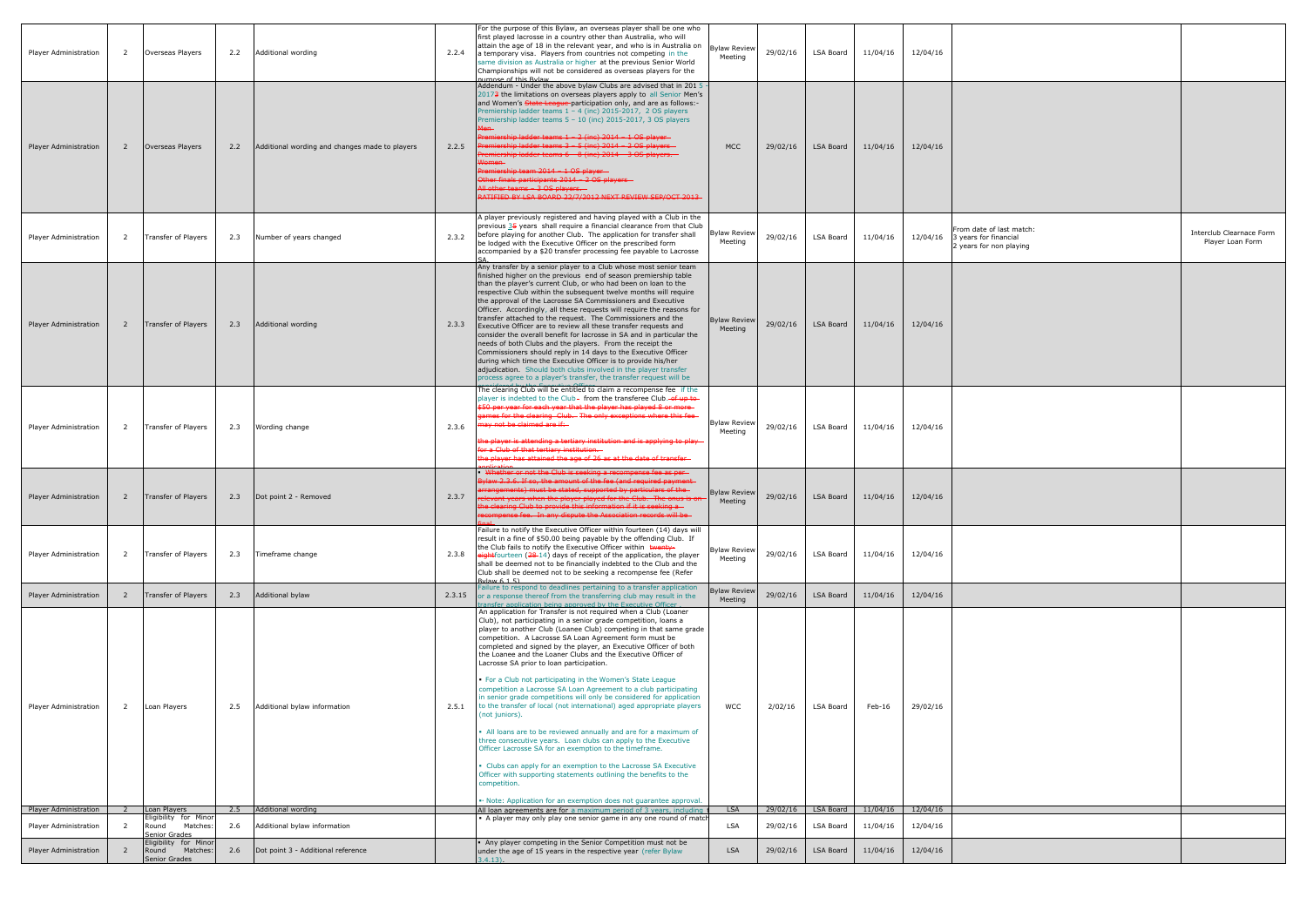| Player Administration        | 2                       | Eligibility for Minor<br>Round<br>Matches:<br><b>Senior Grades</b> | 2.6  | Dot point 2 - Additional wording for clarification | 2.6.2   | Any player passed down from a higher team to a lower team<br>when the higher team has a bye, shall not return to the higher<br>team in the following round. This does not apply if the player has<br>missed the previous game in the higher team for any reason. If the<br>lower team participates in a round and the higher team is not<br>participating in that same round of matches, then the higher team<br>deemed to have a hye for the nurnoses of this Bylaw                                                                                                                                        | <b>MCC</b> | 29/02/16 | LSA Board        | 11/04/16 | 12/04/16 |                                                                                                                                                |
|------------------------------|-------------------------|--------------------------------------------------------------------|------|----------------------------------------------------|---------|-------------------------------------------------------------------------------------------------------------------------------------------------------------------------------------------------------------------------------------------------------------------------------------------------------------------------------------------------------------------------------------------------------------------------------------------------------------------------------------------------------------------------------------------------------------------------------------------------------------|------------|----------|------------------|----------|----------|------------------------------------------------------------------------------------------------------------------------------------------------|
| Player Administration        |                         | <b>Eligibility for Minor</b><br>Round Matches:<br>Senior Grades    | 2.6  | Dot point 5 - Additional wording for clarification | 2.6.2   | No player shall be passed down more than one team/grade of the<br>Club without the approval of the Executive Officer.                                                                                                                                                                                                                                                                                                                                                                                                                                                                                       | <b>LSA</b> | 29/02/16 | <b>LSA Board</b> | 11/04/16 | 12/04/16 |                                                                                                                                                |
| Player Administration        | 2                       | Eligibility for Major<br>Matches:<br>Round<br>Senior Grades        | 2.7  | Additional reference                               | 2.7.13  | Clubs must submit a list of their players in each team competing in<br>the ensuing major round game. Such lists must be forwarded to the<br>Executive Officer 72 hours prior to the major round for checking by<br>the respective Registrar or their representative. Lists must be<br>provided for each Major Round. No team will be permitted to<br>compete without this approval being received. Should an in-eligible<br>player compete in a major round game, the match will be awarded<br>to the opposing team (refer to Bylaw 2.1.1 for player registration in                                        | <b>LSA</b> | 29/02/16 | <b>LSA Board</b> | 11/04/16 | 12/04/16 |                                                                                                                                                |
| <b>Player Administration</b> | 2                       | Eligibility for Major<br>Round<br>Matches:<br>Junior Grades        | 2.8  | Timeframe change, Additional reference             | 2.8.4   | Clubs must submit a list of their players in each team competing in<br>the ensuing major round game. Such lists must be forwarded to the<br>Executive Officer 36-72 hours prior to the major round for checking<br>by the respective Registrar or their representative. Lists must be<br>provided for each Major Round. No team will be permitted to<br>compete without this approval being received. Should any player<br>who is not eligible to play in a major round match, the match will<br>be awarded to the opposing team (refer to Bylaw 2.1.1 for player<br>rictration in Fox SportcPulce          | <b>LSA</b> | 29/02/16 | LSA Board        | 11/04/16 | 12/04/16 |                                                                                                                                                |
| The Competition              | -3                      | Programme of<br>Matches                                            | 3.1  | Additional wording for clarification               | 3.1.3   | In the case of a team withdrawing from the programme after the<br>commencement of premiership matches, it shall Clubs/teams will<br>not be entitled to a full-refund of the team nomination fee. The<br>remaining matches for the season shall be recorded as forfeits by<br>the withdrawing team unless re-programming is considered by the<br>Board to be practicable.                                                                                                                                                                                                                                    | <b>LSA</b> | 29/02/16 | LSA Board        | 11/04/16 | 12/04/16 |                                                                                                                                                |
| The Competition              | -3                      | Nomination of<br>Teams                                             | 3.2  | Bylaw change                                       | 3.2.2   | Each club is to submit a development report. The report will consist<br>of sections that outline the processes the club has undertaken and<br>propose to undertake to ensure development in junior and senior                                                                                                                                                                                                                                                                                                                                                                                               | <b>LSA</b> |          | <b>LSA Board</b> |          |          | To reflect removal of compliancy and addition of development<br>report                                                                         |
| The Competition              | - 3                     | Nomination of<br>Teams                                             | 3.2  | Additional reference                               | 3.2.7   | Clubs must pay all team fees on or before the due dates prescribed<br>by the Board; otherwise teams may be ineligible for further<br>competition (refer to Bylaw 1.7).                                                                                                                                                                                                                                                                                                                                                                                                                                      | <b>LSA</b> | 29/02/16 | LSA Board        | 11/04/16 | 12/04/16 |                                                                                                                                                |
| The Competition              |                         | Nomination of<br>Teams                                             | 3.2  | Additional wording for clarification               | 3.2.8   | For every senior and U17/U18, U15, U13, girls and boys team<br>nominated by a club, the club must nominate a referee/umpire<br>with the team nomination form (Refer Bylaw 3.14.2). Failure to do<br>so will deem the team nomination form incomplete and as a result,<br>he team nomination will be not be accepted.                                                                                                                                                                                                                                                                                        | <b>LSA</b> | 29/02/16 | <b>LSA Board</b> | 11/04/16 | 12/04/16 |                                                                                                                                                |
| The Competition              | 3                       | Nomination of<br>Teams                                             | 3.2  | Additional wording for clarification               | 3.2.11  | If two or more Clubs wish to enter a composite team in any grade,<br>the Clubs must jointly nominate the team on the correct form.<br>Players in these teams should be registered as usual by their home<br>or parent Club as well as the required loan agreement forms.                                                                                                                                                                                                                                                                                                                                    | <b>LSA</b> | 29/02/16 | LSA Board        | 11/04/16 | 12/04/16 |                                                                                                                                                |
| The Competition              |                         | Age Groups                                                         | 3.4  | Change in grade for girls                          | 3.4.1.3 | Male players who are eligible for U15 teams and Female players<br>who are eligible for $\frac{13}{13}$ U15 teams may only play in a Senior Grade<br>team under the terms of the Junior to Play Senior policy.                                                                                                                                                                                                                                                                                                                                                                                               | <b>JCC</b> | 29/02/16 | <b>LSA Board</b> | 11/04/16 | 12/04/16 |                                                                                                                                                |
| The Competition              | 3                       | Number of Players<br>n a Team                                      | 3.7  | Additional wording for clarification               | 3.7.2   | In Men's State League and Division 1 matches the maximum<br>number of players per team shall be 16, in Division 2 men's teams<br>the maximum number of players is 23 (except the lowest senior<br>grade of a Club which shall have a maximum of 23 players).                                                                                                                                                                                                                                                                                                                                                | <b>MCC</b> | 29/02/16 | LSA Board        | 11/04/16 | 12/04/16 |                                                                                                                                                |
| The Competition              | - 3                     | Forfeits                                                           | 3.9  | Reference to procedure added                       | 3.9.2   | In the event of a forfeit prior to match day, the forfeiting club must<br>notify and receive confirmation from the opposing club secretary<br>and the referee/umpire co-coordinator by 12 noon on the day prior<br>to the match. The Lacrosse SA office must also be advised. Failure<br>to advise and confirm with the opposing club and referee/umpire co-<br>coordinator, or forfeiting on the day of the match shall incur the<br>relevant fine. The fines may be waived at the discretion of the<br>relevant Competition Director if a genuine scratch match is played<br>proper to forfeit procedure) | <b>LSA</b> | 29/02/16 | LSA Board        | 11/04/16 | 12/04/16 |                                                                                                                                                |
| The Competition              | - 3                     | Match Results ·<br>Score Sheets                                    | 3.12 | Additional wording for clarification               | 3.12.5  | Failure to submit correctly completed score sheets and enter into<br>Fox SportsPulse by the due times (as specified in 3.12.1), will incur<br>a fine of \$10 per sheet per week late (Refer Bylaw 6.1.21).                                                                                                                                                                                                                                                                                                                                                                                                  | LSA        | 29/02/16 | LSA Board        | 11/04/16 | 12/04/16 |                                                                                                                                                |
| The Competition              | $\overline{3}$          | Match Results -<br>Press Reporting                                 | 3.13 | Additional wording for clarification               | 3.13.1  | Unless otherwise advised the home team shall report the results of<br>all senior and junior matches to such persons as the Association<br>shall determine not later than the nominated time on the day of the<br>match. This MUST be lodged with the Advertiser (Sunday Mail) by<br>no later than 6.30 pm on the day of the match (refer to Club<br>andbook)                                                                                                                                                                                                                                                | <b>LSA</b> | 29/02/16 | LSA Board        | 11/04/16 | 12/04/16 |                                                                                                                                                |
| The Competition              |                         | Match Results -<br>Press Reporting                                 | 3.13 | Reference to old division/grade removed            | 3.13.2  | The home league or A grade-team is also required to advise details<br>of both teams' best players and goal scorers at the time of reporting<br>scores in Bylaw 3.12.                                                                                                                                                                                                                                                                                                                                                                                                                                        | LSA        | 29/02/16 | LSA Board        | 11/04/16 | 12/04/16 |                                                                                                                                                |
| The Competition              | - 3                     | Referees/Umpires                                                   | 3.14 | Dot point 1 - Additional wording for clarification | 3.14.2  | § Referee/Umpire per team for every nominated team (above U11<br>level). Nomination should be received by the date advised on the<br>correct form, together with the team nomination form (Refer to<br>Bylaw 6.1.12).                                                                                                                                                                                                                                                                                                                                                                                       | <b>LSA</b> | 29/02/16 | LSA Board        | 11/04/16 | 12/04/16 |                                                                                                                                                |
| The Competition              | $\overline{\mathbf{3}}$ | Referees/Umpires                                                   | 3.14 | Change of wording                                  | 3.14.3  | A Referee or Umpire can onlymay not be nominated by more than<br>one club throughout the current season                                                                                                                                                                                                                                                                                                                                                                                                                                                                                                     | <b>LSA</b> | 29/02/16 | LSA Board        | 11/04/16 | 12/04/16 | his slight change of wording will allow for the nomination of<br>independent officials.                                                        |
| The Competition              | -3                      | Referees/Umpires                                                   | 3.14 | Change of wording                                  | 3.14.4  | Failure to comply with the requirements of bylaw 3.14.2 shall result<br>in a \$100 fine each week until the list is complete compliance is<br>ttained.                                                                                                                                                                                                                                                                                                                                                                                                                                                      | <b>LSA</b> | 29/02/16 | <b>LSA Board</b> | 11/04/16 | 12/04/16 | The concept of a list of umpires or referees was removed from the<br>bylaws many years ago.                                                    |
| The Competition              | $\overline{\mathbf{3}}$ | Referees/Umpires                                                   | 3.14 | Bylaw deleted                                      | 3.14.5  | Failure to comply with the requirements of Bylaw 3.13 shall result<br>n the following penalties:-                                                                                                                                                                                                                                                                                                                                                                                                                                                                                                           | <b>LSA</b> | 29/02/16 | LSA Board        | 11/04/16 | 12/04/16 | Deleted. Does nothing. Covered by 3.13.3 and 6.1.22                                                                                            |
| The Competition              | -3                      | Referees/Umpires                                                   | 3.14 | Dot point 1 - Change of wording                    | 3.14.10 | Failure to submit a list of Club persons ensure at least one<br>nominated referee or umpire is registered per team will result in a<br>\$100 fine, with a further \$100 fine for each week of the playing<br>season that the list is outstanding a referee or umpire is not<br>oinated for each team (Refer Bylaws 6.1.12 and 6.1.7).                                                                                                                                                                                                                                                                       | <b>LSA</b> | 29/02/16 | LSA Board        | 11/04/16 | 12/04/16 | The concept of providing lists of available club officials is defun-<br>in these bylaws. Officials are nominated with the tear<br>nominations. |

| исс | 29/02/16 | LSA Board        | 11/04/16 | 12/04/16 |                                                                                                                                                 |                                                           |
|-----|----------|------------------|----------|----------|-------------------------------------------------------------------------------------------------------------------------------------------------|-----------------------------------------------------------|
| LSA | 29/02/16 | LSA Board        | 11/04/16 | 12/04/16 |                                                                                                                                                 |                                                           |
| LSA | 29/02/16 | LSA Board        | 11/04/16 | 12/04/16 |                                                                                                                                                 |                                                           |
| LSA | 29/02/16 | <b>LSA Board</b> | 11/04/16 | 12/04/16 |                                                                                                                                                 |                                                           |
| LSA | 29/02/16 | LSA Board        | 11/04/16 | 12/04/16 |                                                                                                                                                 |                                                           |
| LSA |          | <b>LSA Board</b> |          |          | To reflect removal of compliancy and addition of development<br>report                                                                          | Development Report                                        |
| LSA | 29/02/16 | LSA Board        | 11/04/16 | 12/04/16 |                                                                                                                                                 |                                                           |
| LSA | 29/02/16 | LSA Board        | 11/04/16 | 12/04/16 |                                                                                                                                                 | Team Nomination Form<br>Referee/Umpire Nomination<br>Form |
| LSA | 29/02/16 | LSA Board        | 11/04/16 | 12/04/16 |                                                                                                                                                 | Team Nomination Form                                      |
| JCC | 29/02/16 | LSA Board        | 11/04/16 | 12/04/16 |                                                                                                                                                 | Junior to Play Senior Form                                |
| исс | 29/02/16 | LSA Board        | 11/04/16 | 12/04/16 |                                                                                                                                                 |                                                           |
| LSA | 29/02/16 | LSA Board        | 11/04/16 | 12/04/16 |                                                                                                                                                 | Forfeit Procedure                                         |
| LSA | 29/02/16 | LSA Board        | 11/04/16 | 12/04/16 |                                                                                                                                                 |                                                           |
| LSA | 29/02/16 | LSA Board        | 11/04/16 | 12/04/16 |                                                                                                                                                 | Press Reporting Procedure                                 |
| LSA | 29/02/16 | LSA Board        | 11/04/16 | 12/04/16 |                                                                                                                                                 |                                                           |
| LSA | 29/02/16 | LSA Board        | 11/04/16 | 12/04/16 |                                                                                                                                                 |                                                           |
| LSA | 29/02/16 | LSA Board        | 11/04/16 | 12/04/16 | This slight change of wording will allow for the nomination of<br>independent officials.                                                        |                                                           |
| LSA | 29/02/16 | LSA Board        | 11/04/16 | 12/04/16 | The concept of a list of umpires or referees was removed from the<br>bylaws many years ago.                                                     |                                                           |
| LSA | 29/02/16 | LSA Board        | 11/04/16 | 12/04/16 | Deleted. Does nothing. Covered by 3.13.3 and 6.1.22                                                                                             |                                                           |
| LSA | 29/02/16 | LSA Board        | 11/04/16 | 12/04/16 | The concept of providing lists of available club officials is defunct<br>in these bylaws. Officials are nominated with the team<br>nominations. |                                                           |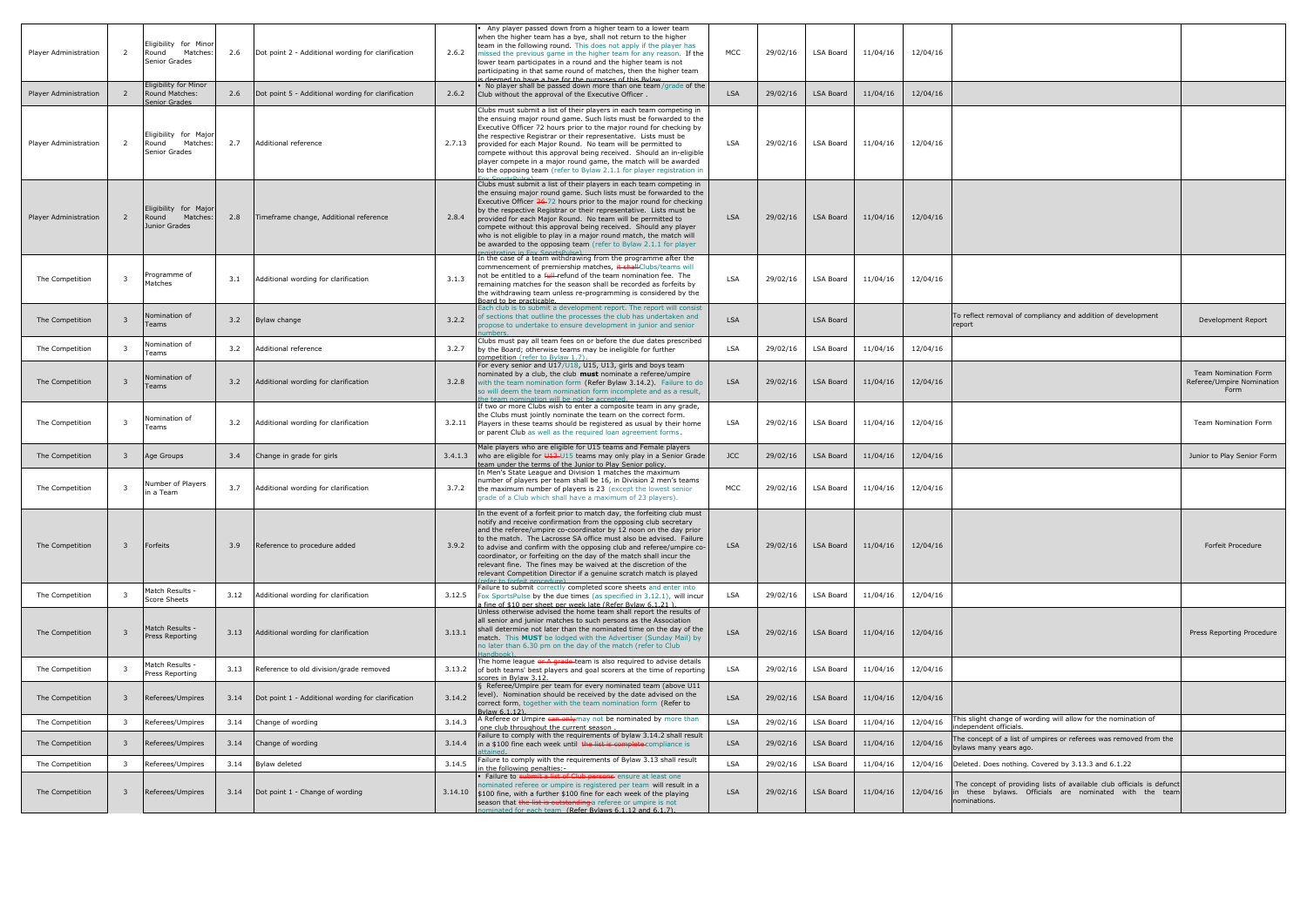| The Competition             | $\overline{3}$          | Nomination of<br>Teams                            | 3.2 | Change of wording       | 3.2.2  | Each Non-Tertiary Club that has nominated a senior team(s) in<br>either the Men's or Women's competition must nominate junior-<br>teams in the specific grades nominated by the Board for that year<br>OR abide by negotiated and agreed compliancy contract for that-<br>eason.<br>NB The teams nominated by the board for 2013 are Under 11 girls<br>and boys Under 13 girls and boys Under 15 girls and boys-<br>Each club must submit three development reports per annum that<br>outlines the processes the club has undertaken and proposes to | <b>LSA</b> | 29/02/16 | LSA Board        | 11/04/16 |          | 12/04/16 Compliancy removed and changed to Development Report                                                                                                                                                                                                                                                                                                                                                                                                                                                                                                                                                                                                                                                                                                                                                                                                                                                                                                                                                                                                                                                                                                                                                                                                                                                                                                                                                                                                                  |
|-----------------------------|-------------------------|---------------------------------------------------|-----|-------------------------|--------|------------------------------------------------------------------------------------------------------------------------------------------------------------------------------------------------------------------------------------------------------------------------------------------------------------------------------------------------------------------------------------------------------------------------------------------------------------------------------------------------------------------------------------------------------|------------|----------|------------------|----------|----------|--------------------------------------------------------------------------------------------------------------------------------------------------------------------------------------------------------------------------------------------------------------------------------------------------------------------------------------------------------------------------------------------------------------------------------------------------------------------------------------------------------------------------------------------------------------------------------------------------------------------------------------------------------------------------------------------------------------------------------------------------------------------------------------------------------------------------------------------------------------------------------------------------------------------------------------------------------------------------------------------------------------------------------------------------------------------------------------------------------------------------------------------------------------------------------------------------------------------------------------------------------------------------------------------------------------------------------------------------------------------------------------------------------------------------------------------------------------------------------|
| The Competition             | -3                      | Nomination of<br>Teams                            | 3.2 | Change of wording       | 3.2.3  | Single gender clubs may apply to the board for an alteration to the<br>requirements of Bylaw 3.2.2. Applications must be received at least<br>2 months prior to the start of the Men's League season in any year.<br>The development reports are due to Lacrosse SA and are to be<br>received within 7 days following the end of SA School Term 1, 30<br>June and 31 October. The reports produced will see clubs satisfy<br>development requirements for Lacrosse SA.                                                                               | <b>LSA</b> | 29/02/16 | LSA Board        | 11/04/16 | 12/04/16 | Compliancy removed and changed to Development Report                                                                                                                                                                                                                                                                                                                                                                                                                                                                                                                                                                                                                                                                                                                                                                                                                                                                                                                                                                                                                                                                                                                                                                                                                                                                                                                                                                                                                           |
| The Competition             | $\overline{\mathbf{3}}$ | Nomination of<br>Teams                            | 3.2 | Change of wording       | 3.2.4  | Premiership point penalties for non-compliance with Bylaw 3.2.2<br><del>apply.</del><br>Clubs will be required to pay a \$300 bond, due with the first<br>instalment of team nominations. Submission of each accepted<br>Development Report to LSA by the respective due dates will result<br>a \$100 rebate ner renort                                                                                                                                                                                                                              | <b>LSA</b> | 29/02/16 | <b>LSA Board</b> | 11/04/16 | 12/04/16 | Compliancy removed and changed to Development Report                                                                                                                                                                                                                                                                                                                                                                                                                                                                                                                                                                                                                                                                                                                                                                                                                                                                                                                                                                                                                                                                                                                                                                                                                                                                                                                                                                                                                           |
| The Competition             | $\mathbf{3}$            | Nomination of<br><b>Teams</b>                     | 3.2 | Additional reference    | 3.2.6  | Clubs must pay all team fees on or before the due dates prescribed by<br>the Board; otherwise teams may be ineligible for further competition<br>refer to Bylaw 1.7).                                                                                                                                                                                                                                                                                                                                                                                | <b>LSA</b> | 29/02/16 | <b>LSA Board</b> | 11/04/16 | 12/04/16 |                                                                                                                                                                                                                                                                                                                                                                                                                                                                                                                                                                                                                                                                                                                                                                                                                                                                                                                                                                                                                                                                                                                                                                                                                                                                                                                                                                                                                                                                                |
| The Competition             | $\overline{\mathbf{3}}$ | Nomination of<br>Teams                            | 3.2 | Bylaw reference changed | 3.2.9  | Penalties apply for breaches of 3.2.67 and 3.2.78.                                                                                                                                                                                                                                                                                                                                                                                                                                                                                                   | LSA        | 29/02/16 | <b>LSA Board</b> | 11/04/16 | 12/04/16 |                                                                                                                                                                                                                                                                                                                                                                                                                                                                                                                                                                                                                                                                                                                                                                                                                                                                                                                                                                                                                                                                                                                                                                                                                                                                                                                                                                                                                                                                                |
| The Competition             | $\overline{3}$          | Nomination of<br><b>Teams</b>                     | 3.2 | Wording change          | 3.2.10 | If two or more Clubs wish to enter a combined posite team in any<br>grade, the Clubs must jointly nominate the team on the correct<br>form. Players in these teams should be registered as usual by their<br>home or parent Club as well as the required loan agreement forms.                                                                                                                                                                                                                                                                       | <b>LSA</b> | 29/02/16 | <b>LSA Board</b> | 11/04/16 | 12/04/16 |                                                                                                                                                                                                                                                                                                                                                                                                                                                                                                                                                                                                                                                                                                                                                                                                                                                                                                                                                                                                                                                                                                                                                                                                                                                                                                                                                                                                                                                                                |
| The Competition             |                         | Nomination of<br>Teams                            | 3.2 | Bylaw removed           | 3.2.11 | ombined teams are not included in the team nominati<br>alculations of Bylaw 3.2.2.                                                                                                                                                                                                                                                                                                                                                                                                                                                                   | <b>LSA</b> | 29/02/16 | <b>LSA Board</b> | 11/04/16 | 12/04/16 |                                                                                                                                                                                                                                                                                                                                                                                                                                                                                                                                                                                                                                                                                                                                                                                                                                                                                                                                                                                                                                                                                                                                                                                                                                                                                                                                                                                                                                                                                |
| The Competition             | $\overline{3}$          | Grading of Senior<br>Teams                        | 3.3 | <b>Additional Bylaw</b> | 3.3.5  | all Senior teams must consist of a minimum of 50% non- age-<br>restricted Junior players. ie: 15 players, 8 must be seniors (non-<br>ge-restricted Junior players).<br>The penalty for Failure to adhere to this bylaw will be the<br>determination of the Board after recommendation from the<br>espective Competition Director.                                                                                                                                                                                                                    | <b>WCC</b> |          |                  |          |          |                                                                                                                                                                                                                                                                                                                                                                                                                                                                                                                                                                                                                                                                                                                                                                                                                                                                                                                                                                                                                                                                                                                                                                                                                                                                                                                                                                                                                                                                                |
| The Competition             | 3                       | Age Groups                                        | 3.4 | <b>Additional Bylaw</b> | 3.4.2  | In order to constitute a team in any specific age grouping there<br>must be a minimum of at least 6 players in the actual age<br>grouping.<br>The penalty for Failure to adhere to this bylaw will be the<br>determination of the Board after recommendation from the<br>espective Competition Director                                                                                                                                                                                                                                              | <b>JCC</b> |          |                  |          |          |                                                                                                                                                                                                                                                                                                                                                                                                                                                                                                                                                                                                                                                                                                                                                                                                                                                                                                                                                                                                                                                                                                                                                                                                                                                                                                                                                                                                                                                                                |
| Complaints and<br>Reporting | $\overline{4}$          | Complaints                                        | 4.1 | Change of wording       | 4.1.1  | A complaint against an affiliated Club, affiliated Approved Body or<br>registered member that is not from a referee, umpire or official<br>under Bylaw 4.1.2 will be dealt with in the following manner. A<br>complaint against a player or team official which could have has<br>been covered as a report under Bylaw 4.1.2-4.2.1 will not be<br>considered under Bylaw-4.1.1. A complaint against a player which<br>could have been covered as a report under Bylaw 4.2.1 will not be<br>considered under this Bylaw.                              | <b>LSA</b> | 29/02/16 | <b>LSA Board</b> | 11/04/16 | 12/04/16 | Removal of the words "that is not from a referee, umpire or Official<br>under Bylaw 4.1.2" because the reference is covered correctly in<br>the second sentence, and the reference to 4.1.2 is incorrect. It also<br>infers that match officials will have a separate complaint<br>mechanism as well as the Reporting procedure in 4.2.1. The<br>inclusion of the word "team" is to remove ambiguity as to which<br>officials could be the subject of the Reporting procedure in 4.2.1.<br>With regard to Team Officials, the removal of the words "could<br>have" and replacing them with "has", maintains the intent of an on<br>field report having priority over a complaint about the same<br>incident, and enables a complaint to be submitted where the<br>"referee, umpire or official" has not reported the behaviour under<br>Bylaw 4.2.1. Incorrect reference to the bylaw for Reporting<br>incidents of rough play or misconduct (including the use of<br>indecent, threatening or abusive language) of sufficient<br>importance. Circular reference, untidy to refer to the subject bylaw<br>number from within the bylaw. Separate wording as to how this<br>bylaw applies to Team Officials and Players, with reference to<br>Bylaw 4.2.1, ensures that the behaviour of the Players during the<br>game remains the responsibility of the Match Officials. It also<br>enables the widening of the complaint procedure to cover Team<br>Officials during a game. |
| Fines and Penalties         | 6                       | Summary of<br>Penalties for<br>Breaches of Bylaws | 6.1 | Change of wording       | 6.1.7  | Failure to ensure at least one nominated referee or umpire is<br>registered per teamFailure to submit a list of Club senior persons-<br>who are prepared to referee or umpire (Bylaw 3.14.210) \$100.00.<br>Failure to subsequently provide the list (Bylaw 3.14.2) \$100.00                                                                                                                                                                                                                                                                         | <b>LSA</b> | 29/02/16 | <b>LSA Board</b> | 11/04/16 | 12/04/16 | Updated to remove reference to list of umpires or referees<br>Changed to refer to nominated officials.                                                                                                                                                                                                                                                                                                                                                                                                                                                                                                                                                                                                                                                                                                                                                                                                                                                                                                                                                                                                                                                                                                                                                                                                                                                                                                                                                                         |
| Fines and Penalties         |                         | Summary of<br>Penalties for<br>Breaches of Bylaws | 6.1 | Bylaw deleted           | 6.1.12 | ailure to submit a list of Club persons who are prepared to referee-<br>or umpire (Bylaw 3.14.12) \$100.00. Failure to subsequently provide<br>he list (Bylaw 3.14.12) \$100.00.                                                                                                                                                                                                                                                                                                                                                                     | <b>LSA</b> | 29/02/16 | LSA Board        | 11/04/16 |          | 12/04/16 Deleted. Repeat of old 6.1.7                                                                                                                                                                                                                                                                                                                                                                                                                                                                                                                                                                                                                                                                                                                                                                                                                                                                                                                                                                                                                                                                                                                                                                                                                                                                                                                                                                                                                                          |
| The Competition             | $\overline{\mathbf{3}}$ | Nomination of<br>Teams                            | 3.2 | Additional wording      | 3.2.1  | Each Club shall nominate the number of teams it intends fielding in<br>all senior and junior grades for the next season on or before the<br>designated dates each year. The closing dates for all senior team<br>nominations will be the 28 February each year. The closing date for<br>all junior teams will be the 31 March each year, of teams will be set-<br>by the board and advised to all clubs immediately following the<br>January Board meeting each year. Penalties apply for non-<br>ompliance (Refer bylaw 6.1.23).                    | <b>LSA</b> | $Oct-17$ | LSA Board        | $Jan-18$ | $Jan-18$ | Wording changed to reflect a defined deadline for nomination thus<br>removing the "grey area". By clubs working to a deadline allows<br>LSA to better plan, finalise competitions and provide timely<br>communication on fixtures which in turn supports player base.                                                                                                                                                                                                                                                                                                                                                                                                                                                                                                                                                                                                                                                                                                                                                                                                                                                                                                                                                                                                                                                                                                                                                                                                          |

| Compliancy removed and changed to Development Report                                                                                                                                                                                                                                                                                                                                                                                                                                                                                                                                                                                                                                                                                                                                                                                                                                                                                                                                                                                                                                                                                                                                                                                                                                                                                                                                                                                                                           |                              |
|--------------------------------------------------------------------------------------------------------------------------------------------------------------------------------------------------------------------------------------------------------------------------------------------------------------------------------------------------------------------------------------------------------------------------------------------------------------------------------------------------------------------------------------------------------------------------------------------------------------------------------------------------------------------------------------------------------------------------------------------------------------------------------------------------------------------------------------------------------------------------------------------------------------------------------------------------------------------------------------------------------------------------------------------------------------------------------------------------------------------------------------------------------------------------------------------------------------------------------------------------------------------------------------------------------------------------------------------------------------------------------------------------------------------------------------------------------------------------------|------------------------------|
| Compliancy removed and changed to Development Report                                                                                                                                                                                                                                                                                                                                                                                                                                                                                                                                                                                                                                                                                                                                                                                                                                                                                                                                                                                                                                                                                                                                                                                                                                                                                                                                                                                                                           |                              |
| Compliancy removed and changed to Development Report                                                                                                                                                                                                                                                                                                                                                                                                                                                                                                                                                                                                                                                                                                                                                                                                                                                                                                                                                                                                                                                                                                                                                                                                                                                                                                                                                                                                                           |                              |
|                                                                                                                                                                                                                                                                                                                                                                                                                                                                                                                                                                                                                                                                                                                                                                                                                                                                                                                                                                                                                                                                                                                                                                                                                                                                                                                                                                                                                                                                                |                              |
|                                                                                                                                                                                                                                                                                                                                                                                                                                                                                                                                                                                                                                                                                                                                                                                                                                                                                                                                                                                                                                                                                                                                                                                                                                                                                                                                                                                                                                                                                |                              |
|                                                                                                                                                                                                                                                                                                                                                                                                                                                                                                                                                                                                                                                                                                                                                                                                                                                                                                                                                                                                                                                                                                                                                                                                                                                                                                                                                                                                                                                                                |                              |
|                                                                                                                                                                                                                                                                                                                                                                                                                                                                                                                                                                                                                                                                                                                                                                                                                                                                                                                                                                                                                                                                                                                                                                                                                                                                                                                                                                                                                                                                                |                              |
|                                                                                                                                                                                                                                                                                                                                                                                                                                                                                                                                                                                                                                                                                                                                                                                                                                                                                                                                                                                                                                                                                                                                                                                                                                                                                                                                                                                                                                                                                |                              |
|                                                                                                                                                                                                                                                                                                                                                                                                                                                                                                                                                                                                                                                                                                                                                                                                                                                                                                                                                                                                                                                                                                                                                                                                                                                                                                                                                                                                                                                                                |                              |
| Removal of the words "that is not from a referee, umpire or Official<br>under Bylaw 4.1.2" because the reference is covered correctly in<br>the second sentence, and the reference to 4.1.2 is incorrect. It also<br>infers that match officials will have a separate complaint<br>mechanism as well as the Reporting procedure in 4.2.1. The<br>inclusion of the word "team" is to remove ambiguity as to which<br>officials could be the subject of the Reporting procedure in 4.2.1.<br>With regard to Team Officials, the removal of the words "could<br>have" and replacing them with "has", maintains the intent of an on<br>field report having priority over a complaint about the same<br>incident, and enables a complaint to be submitted where the<br>"referee, umpire or official" has not reported the behaviour under<br>Bylaw 4.2.1. Incorrect reference to the bylaw for Reporting<br>incidents of rough play or misconduct (including the use of<br>indecent, threatening or abusive language) of sufficient<br>importance. Circular reference, untidy to refer to the subject bylaw<br>number from within the bylaw. Separate wording as to how this<br>bylaw applies to Team Officials and Players, with reference to<br>Bylaw 4.2.1, ensures that the behaviour of the Players during the<br>game remains the responsibility of the Match Officials. It also<br>enables the widening of the complaint procedure to cover Team<br>Officials during a game. |                              |
| Updated to remove reference to list of umpires or referees.<br>Changed to refer to nominated officials.                                                                                                                                                                                                                                                                                                                                                                                                                                                                                                                                                                                                                                                                                                                                                                                                                                                                                                                                                                                                                                                                                                                                                                                                                                                                                                                                                                        |                              |
| Deleted. Repeat of old 6.1.7                                                                                                                                                                                                                                                                                                                                                                                                                                                                                                                                                                                                                                                                                                                                                                                                                                                                                                                                                                                                                                                                                                                                                                                                                                                                                                                                                                                                                                                   |                              |
| Wording changed to reflect a defined deadline for nomination thus<br>removing the "grey area". By clubs working to a deadline allows<br>LSA to better plan, finalise competitions and provide timely<br>communication on fixtures which in turn supports player base.                                                                                                                                                                                                                                                                                                                                                                                                                                                                                                                                                                                                                                                                                                                                                                                                                                                                                                                                                                                                                                                                                                                                                                                                          | <b>Team Nomination Forms</b> |